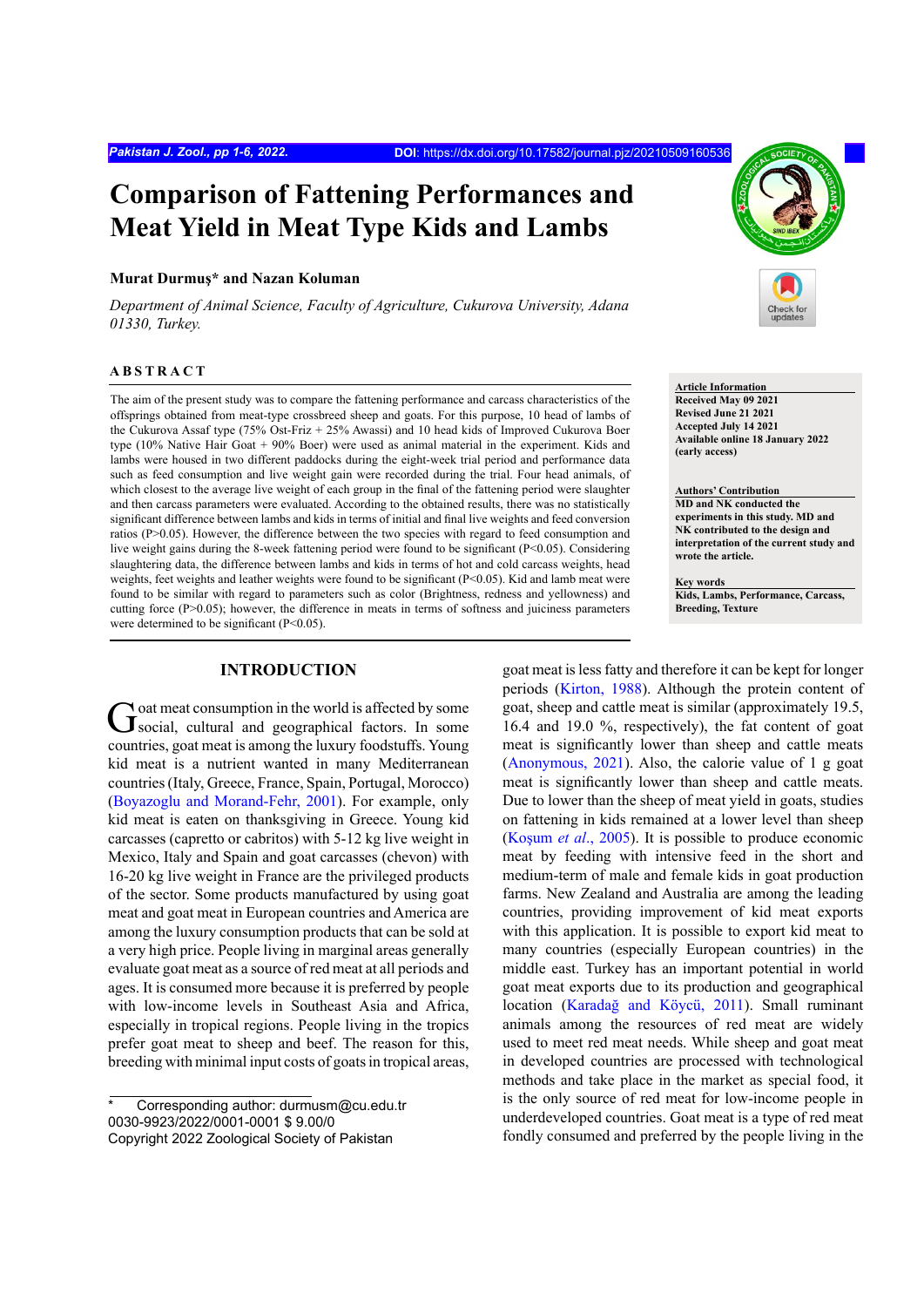Mediterranean and Eastern Anatolia region for centuries. However, there are many negative prejudices (bad smell, hardness, abdominal pain, etc.) in the Turkish public about goat meat. Therefore, today goat meat has not gained deserved value in the economy size. Recently, while the number of goat farms increased rapidly with intensive breeding of dairy goats, because of failure to create the market to the male kid and goat meat, farms began to lose economically.

The current study aims to compare the fattening performance and carcass characteristics of the lamb and kids obtained from meat-type crossbreed sheep and goats.

# **MATERIALS AND METHODS**

The present study was carried out on 10 heads of lambs of Cukurova Assaf type (75% Ost-Friz+25% Awassi) and 10 heads of kids of Improved Cukurova Boer type (10% Local Hair Goat + 90% Boer) grown at Cukurova University, Faculty of Agriculture, Small Ruminant Research Practice Farm. Male offsprings of breeders who gave a single offspring in their second birth were used as animal material in the experiment. Lambs and kids used in the trial were weaned according to farm routines. Accordingly, the kids were fed with colostrum during the first week after birth. Then, the kids were kept together with their mothers until the age of one month and they began to consume roughage and concentrate feed after the second week. When the kids reached the age of one month, they were separated from their mothers during the day and they were kept together with their mothers all night following the evening milking. Then, when the kids reached 1.5 months of age, they were kept together with their mothers for two hours after morning and evening milking, and when kids reached three months of age, they were completely weaned. The lambs fully sucked the colostrum, they were kept together with their mothers until the age of one month and they began to consume roughage and concentrate feed after the second week. When the lambs reached the age of one month, they were separated from their mothers during the day and they were kept together with their mothers all night following the evening milking. Then, lambs were completely weaned when they reached the age of two months. After weaning, lambs and kids were housed in two separate paddocks and they were fed *ad libitum*. Before initializing the fattening process, the adaptation feeding was given to animals for one week followed by fattening feed for eight weeks. During this period, animals were fed with concentrated feed having 12% HP and 2300 kcal/kg energy content and alfalfa hay as roughage.

During the experiment, live weight gains and feed consumptions of the animals were determined by weekly weighing. The carcass parameters determined according to the Standard Mediterranean Carcass Shredding method [\(Colomer-Rocher, 1987](#page-5-3)) at the final of the fattening period were measured by slaughtering four lambs and four kids closest to average live weight from treatment groups. Live weight before slaughter on animals, measurements such as hot carcass weight, head weight, feet weight, leather weight and offal weight after slaughter were taken. Besides, after the carcasses waited in cold storage for 24 h at +4°C, measurements such as cold carcass weight, body length, breast width, rump length, eye muscle depth, eye muscle width, eye muscle fat thickness were taken. (L\*),  $(a^*)$  and  $(b^*)$  values in color measurements of meats were registered by using a color meter (Konica Minolta CM-5). The device before starting the analysis was calibrated with a white plate and black plate. The value "L" in this device represents the transition from brightness to darkness; the value "+a" represents the transition to redness; the value "-a" represents the transition to Greenish; the value "+b" represents the transition to yellowness and the value "–b" represents the transition to blueness. Texture profile analysis of meats was made according to the Warner-Bratzler Shear Force method ([Warner, 1929](#page-5-4); [Bratzler,](#page-5-5) [1932\)](#page-5-5).

For comparison of continuous variables between two groups, the t-test with the help of the SPSS package program was used depending on whether the statistical hypotheses were fulfilled or not. Numerical measurements obtained study were summarized as mean and standard error. The statistical level of significance for all tests was considered to be 0.05.

# **RESULTS**

[Table I](#page-2-0) shows the fattening performance of kids and lambs. There was no significant difference between lambs and kids in terms of the live weight values and feed conversion ratio at the initial and final of the trial (P>0.05). However, the differences between the two species in terms of feed consumption and live weight gain during the eight-week fattening period were found to be significant (P<0.05). It was determined that the live weights of lambs at the end of the trial were numerically higher than kids. This result can be attributed to the higher live weights at the initial of the trial of the lambs compared to the kids and the higher feed consumption during the trial.

Some slaughter and carcass values of lambs and kids are summarized in [Table II](#page-2-1). The differences between lambs and kids in terms of hot and cold carcass weight, head weight, feet weight and leather weight among the carcass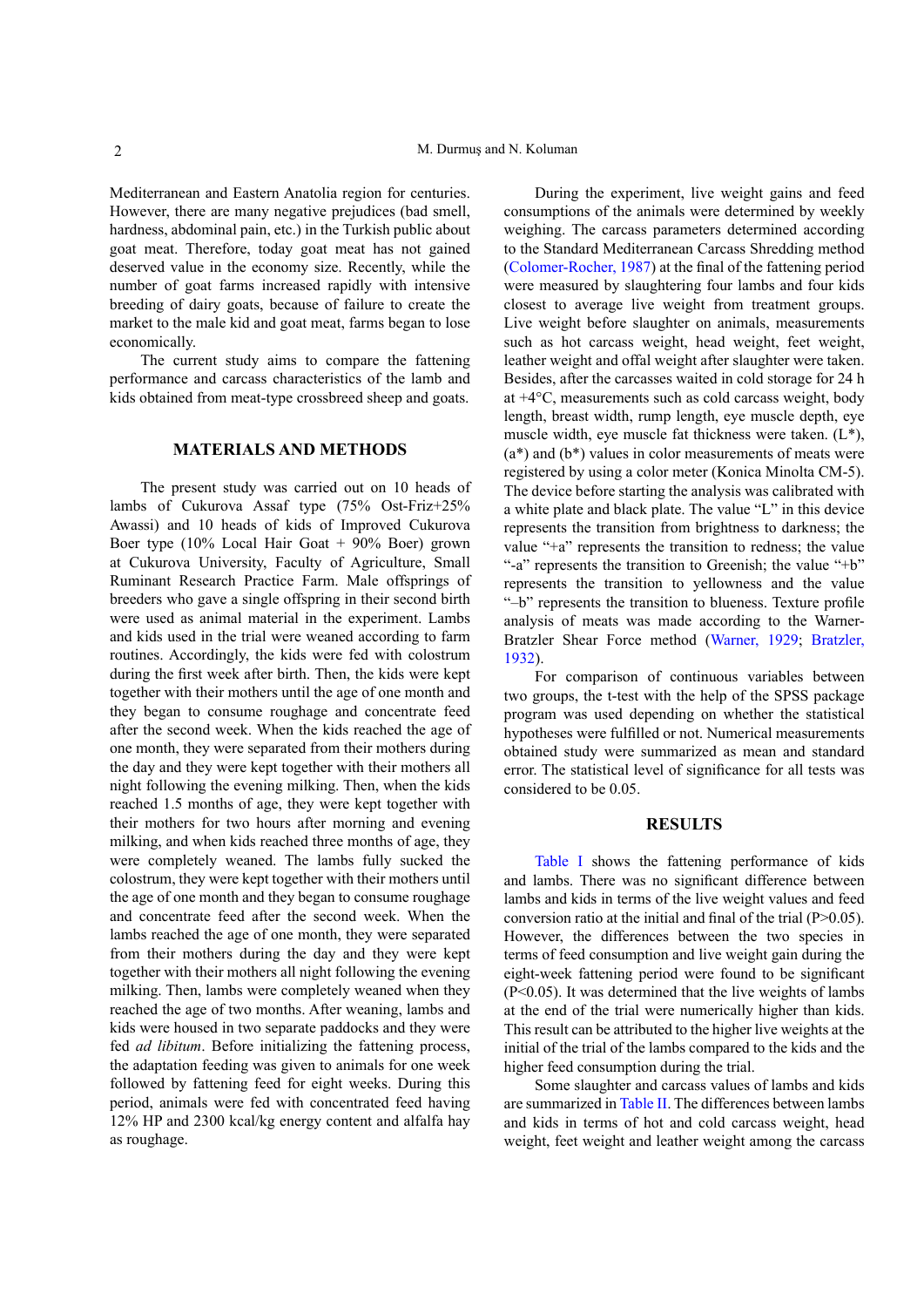<span id="page-2-0"></span>

| Table I. Fattening performance of lambs and kids. |  |  |  |  |  |
|---------------------------------------------------|--|--|--|--|--|
|---------------------------------------------------|--|--|--|--|--|

| <b>Parameters</b>                         | Cukurova assaf      | Cukurova boer      | p     |
|-------------------------------------------|---------------------|--------------------|-------|
| Initial live weight (kg)                  | $22.98 \pm 1.48$    | $19.44 \pm 1.13$   | 0.090 |
| Feed consumption $(0-8$ weeks, $g/day)$   | $1469.31 \pm 16.07$ | $1110.38\pm 55.41$ | 0.023 |
| Live weight gain $(0-8$ weeks, $g/day)$   | $366.00 \pm 11.60$  | $269.00 \pm 9.72$  | 0.034 |
| Feed conversion ratio (0-8 weeks, kg/day) | $4.01\pm0.40$       | $4.13 \pm 0.41$    | 0.216 |
| Final live weight (kg)                    | $37.64 \pm 1.58$    | $32.45 \pm 1.31$   | 0.068 |

<span id="page-2-1"></span>**Table II. Some slaughter and carcass traits of lambs and kids.**

| <b>Parameters</b>                   | Cukurova<br>assaf | Cukurova<br>boer | P     |
|-------------------------------------|-------------------|------------------|-------|
| Slaughter weight (kg)               | $35.33 \pm 1.17$  | $34.60\pm0.15$   | 0.124 |
| Hot carcass weight (kg)             | $19.03 \pm 0.90$  | $17.77\pm0.09$   | 0.051 |
| Cold carcass weight (kg)            | $18.23 \pm 0.92$  | $16.97\pm0.38$   | 0.050 |
| Carcass yield (%)                   | 51.59±2.97        | $49.05 \pm 1.16$ | 0.237 |
| Head weight (kg)                    | $2.30\pm0.10$     | $1.83 \pm 0.03$  | 0.012 |
| Feet weight (kg)                    | $1.03 \pm 0.09$   | $0.67 \pm 0.03$  | 0.024 |
| Leather weight (kg)                 | $5.33 \pm 0.90$   | $2.53 \pm 0.19$  | 0.011 |
| Lung weight (kg)                    | $1.73 \pm 0.03$   | $1.23 \pm 0.07$  | 0.089 |
| Rumen and intestinal<br>weight (kg) | $5.10 \pm 0.15$   | $4.00 \pm 0.45$  | 0.094 |
| Carcass length (cm)                 | $61.67 \pm 1.20$  | $57.33 \pm 0.88$ | 0.031 |
| Chest circumference (cm)            | 77.50 ± 2.29      | $69.00 \pm 0.58$ | 0.043 |
| Chest depth (cm)                    | $23.50 \pm 0.76$  | $21.67 \pm 0.88$ | 0.052 |
| Distance between oars (cm)          | $17.83 \pm 1.48$  | $15.83 \pm 0.60$ | 0.071 |
| Rump circumference (cm)             | $69.33 \pm 1.45$  | $65.00 \pm 1.53$ | 0.060 |
| Rump width (cm)                     | $23.00 \pm 0.50$  | $21.00 \pm 0.00$ | 0.054 |
| Rump length (cm)                    | $40.67 \pm 0.33$  | $37.67 \pm 0.88$ | 0.051 |
| Gigot (cm)                          | $30.67 \pm 1.45$  | $28.00 \pm 0.58$ | 0.162 |
| $12th$ rib top fat (cm)             | $0.67 \pm 0.19$   | $0.10 \pm 0.00$  | 0.044 |
| Eye muscle depth (cm)               | $3.53 \pm 0.29$   | $3.23 \pm 0.28$  | 0.067 |
| Eye muscle width (cm)               | $8.10 \pm 0.06$   | 7.96±0.73        | 0.275 |
| Eye muscle fat thickness (cm)       | $1.30 \pm 0.20$   | $0.13 \pm 0.03$  | 0.014 |

parameters were found significant (P<0.05). According to this result, the body parts that are thrown out of the carcass such as head, leather and feet are determined to be more than kids in lambs; however, it was determined that this did not significantly affect the carcass yield. Besides, lambs were revealed to higher values in terms of the data obtained from carcass measurements such as carcass length, chest circumference and depth, rump width and length (P<0.05). However, when the muscle and fat ratios in the carcass are examined, it was seen that the fat ratios

in the carcasses of the kids are lower than lambs and the muscle ratios are higher (P<0.05).

Color and texture analysis of the lamb and kid meats are given in [Table III.](#page-2-2) According to the analysis results, it was determined that lamb and kid meats were similar in terms of color (Brighness, redness and yellowness) and cutting force (P>0.05). However, the differences between softness and juiciness values of meats were revealed to be significant  $(P<0.05)$ . According to these results, it was determined that kid meat was softer and lamb meat was juicier.

<span id="page-2-2"></span>**Table III. Color and texture analysis of the lamb and kid meats.**

| <b>Parameters</b>  | Cukurova<br>assaf | Cukurova<br>boer | P     |
|--------------------|-------------------|------------------|-------|
| Brightness $(L^*)$ | $89.55 \pm 0.01$  | $89.57 \pm 0.01$ | 0.150 |
| Redness $(a^*)$    | $0.47\pm0.00$     | $0.49 \pm 0.00$  | 0.123 |
| Yellowness $(b^*)$ | $0.10 \pm 0.01$   | $0.12 \pm 0.00$  | 0.068 |
| Cutting force (kg) | $7.49 \pm 0.11$   | $7.73 \pm 0.17$  | 0.252 |
| Softness           | $5.46\pm0.10$     | $4.32\pm0.04$    | 0.014 |
| Juiciness          | $9.34 \pm 0.05$   | $7.57\pm0.10$    | 0.011 |

 $(L^*)$ : the transition from brightness to darkness;  $(a^*)$ : the transition to redness; (b\*): the transition to yellowness; Juiciness: not juicy to extremely juicy; Softness: soft to hard.

# **DISCUSSION**

Although there was no significant difference between species in terms of live weight values at the final of the current study; feed consumption, live weight gain, hot carcass weight and cold carcass weight were significantly different. Because lambs consumed more feed than kids, the live weight gain of their was higher than kids. Although the non-carcass waste parts such as head, 4 foot and leather were significantly higher in lambs; it was determined that the effect of this on carcass yield was not significant. However, the differences observed for carcass length, chest circumference and depth, rump width and length, 12th rib top fat, and eye muscle fat thickness were found to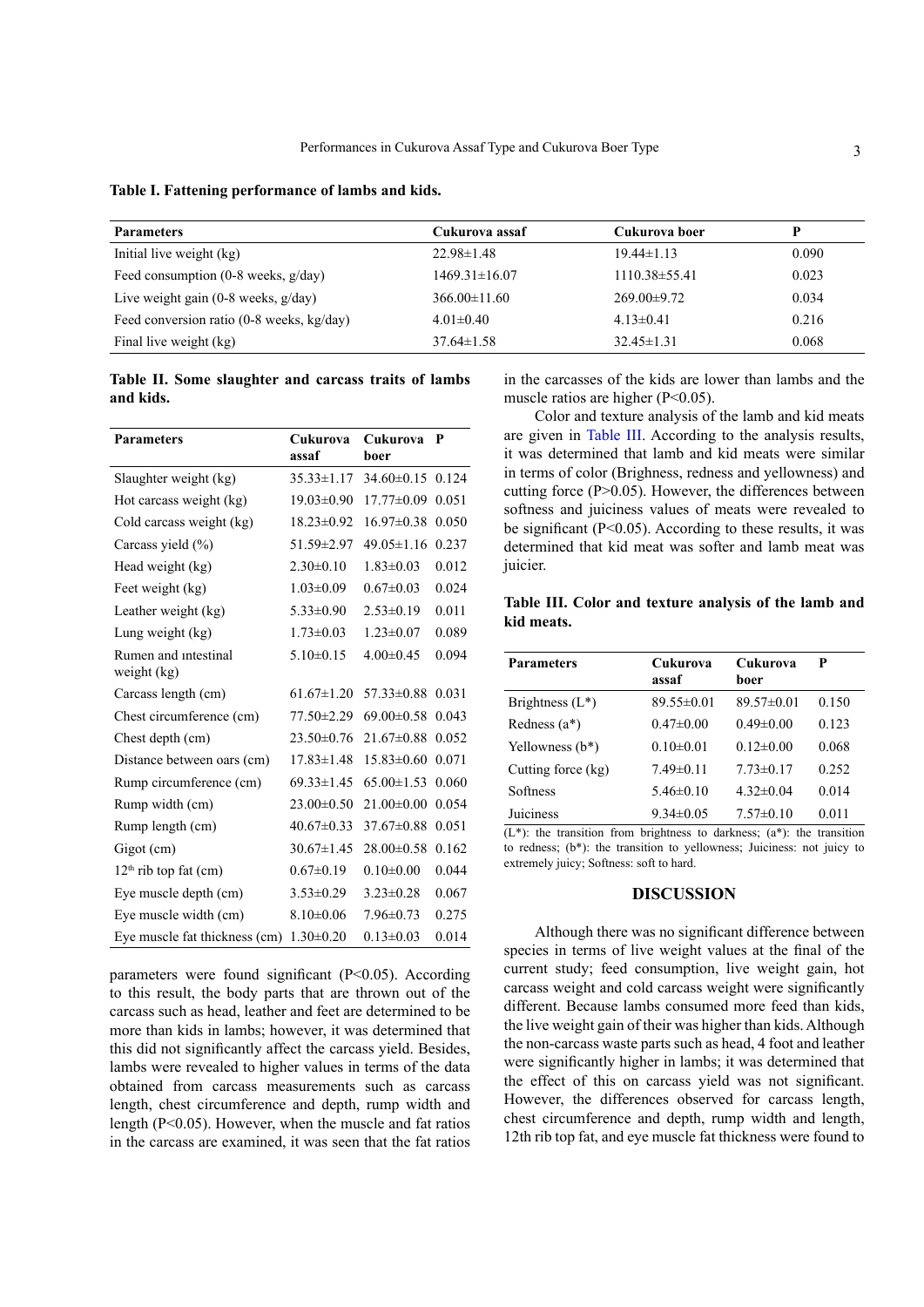be significant between species. These results can be explained by the fact that Assaf lambs had more length and more developed bone structure than Boer kids due to the body characteristics of Ost-Frieze sheep. In addition, it can be said that the differences observed between species in terms of 12th rib top fat and eye muscle fat thickness were caused by the fact that kids have a much more mobile structure than lambs. While there were no significant differences in terms of color (brightness, redness and yellowness) and cutting force in lamb and kid meats, it was recorded to be significant differences in terms of the softness and juiciness of meats between species. According to these findings, the water retention capacity of muscle fibers in lambs was higher than kids; however, the marbling rate of Boer kids' meat was higher than Assaf lambs. Normally, considering the active structure of the goat, it can be expected that kid meat will be harder than lamb meat. However, meat obtained from Cukurova Boer kids in the present study was determined softer. This finding may be explained by the use of pure Boer types at a high rate such as 90% in crossbreeding in order to benefit from superior meat quality. Due to the comparison of breed performances within mostly species in previous studies on small ruminant animals, the current study conducted between species was important. In the study conducted by [Özbey and Akcan \(2003\),](#page-5-6) fattening performance and

carcass characteristics of Morkaraman, Sakız Morkaraman (F1) and Kıvırcık  $\times$  Morkaraman (F1) crossbreed lambs were examined. Daily live weight gain (g) and feed conversion ratio (kg) of lambs in the final of the study were stated 232.91, 231.73, 245.62 and 6.47, 5.86, 5.10 kg respectively. Also, hot carcass weight, cold carcass weight, leather weight, head + 4 foot weight, chest depth, chest circumference and rump width among some carcass characteristics of lambs were reported as 23.18, 22.01, 22.57 kg, 23.05, 22.31, 22.48 kg, 7.69, 7.09, 7.50 kg, 3.36, 3.27, 3.15 kg, 28.30, 30.18, 29.38 cm, 76.03, 77.49, 76.54 cm and 26.04, 24.90, 24.40 cm, respectively. Another study by Akmaz *et al* (2000) compare the fattening performance and carcass characteristics of German Black Headed  $(ASB) \times$  Awassi  $(A)$  (F1), Hampshire Down (HD)  $\times$  A (F1) and HD  $\times$  (HD  $\times$  A) (G1) male crossbreed lambs were sustained until reached 45.00 kg live weight. Daily live weight gains during the fattening of lambs were reported 362.79, 351.07, 345.18 g respectively and feed conversion ratios were stated 3.30, 3.76, 3.59 respectively. In the same study, the hot carcass weights, the cold carcass weights, carcass yields, the leather weights, the head weights, the 4 foot weights, the body lengths, the chest circumferences, the chest depths and the rump widths of crossbreed lambs were declared 21.93, 23.51, 23.23 kg, 21.70, 23.02, 22.88 kg, 48.22,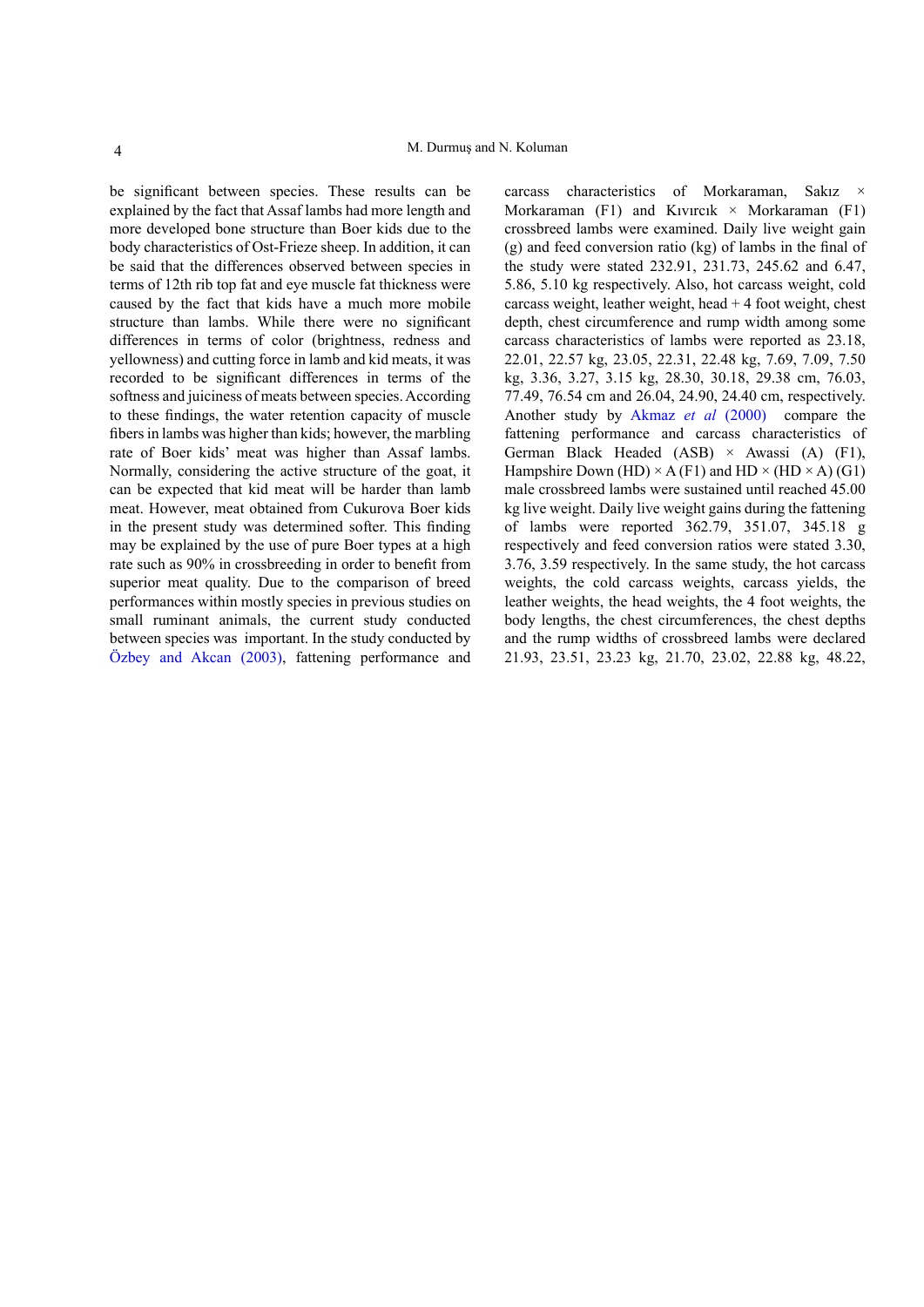51.16 50.84%, 6.07, 5.56, 5.24 kg, 2.02, 2.00, 2.10 kg, 1.14, 0.99, 1.05 kg, 56.17, 57.00, 55.67 cm, 78.00, 78.00, 77.25 cm, 27.17, 25.92, 27.67 cm and 25.83, 26.17, 28.33 cm, respectively. Pırlak, Central Anatolian Merino and Central Anatolian Merino × Pırlak crossbreed lambs were fed to compare the fattening performance, slaughter and carcass characteristics (Koçak *et al*., 2016). Daily live weight gain and feed conversion ratios of lambs in the final of the study were reported 248.04, 289.82, 278.31 g and 5.17, 4.76, 5.11 kg, respectively. Among carcass characteristics were declared hot carcass weight 16.55, 20.50, 19.33 kg respectively, cold carcass weight 16.15, 20.10, 18.88 kg, carcass yield (%) 43.79, 45.66, 45.31, head weight 1.85, 2.10, 1.88 kg, 4 foot weight 0.72, 0.86, 0.77 kg and leather weight 4.47, 4.87, 5.37 kg. Another study by [Yılmaz](#page-5-7) *et al* (2009), the carcass characteristics of Turkish Merino, Ramlıç, Kıvırcık, Sakız and Imroz lambs were compared. Cold carcass weights of lambs were declared 23.35, 22.33, 23.51, 14.33, 13.75 kg respectively, carcass yields (%) were 49.27, 48.88, 49.74, 46.11, 46.11, head weights were 2.89, 2.75, 2.79, 2.04, 1.87 kg, leather weights were 5.28, 5.25, 4.61, 3.29, 3.25 kg, 4 foot weights were 1.33, 1.16, 1.13, 0.88, 0.75, carcass lengths were 36.67, 37.00, 37.28, 35.88, 35.33 cm, chest depths were 27.46, 27.40, 28.24, 24.84, 25.33 cm and chest circumferences were 78.62, 77.74, 78.48, 67.70, 67.03. In the same study, according to the color analysis making in meats, the brightness, redness and yellowness values of meats were reported 69.40, 68.08, 67.64, 67.40, 68.41 respectively; 4.59, 4.65, 4.68, 5.31, 3.61 and 7.74, 8.23, 8.72, 9.20, 7.63. In a similar study, Karayaka male lambs were used to determine the fattening performance and carcass characteristics (Olfaz *et al*., 2005). The daily live weight gains and the feed conversion ratio of lambs were reported 211.70 g and 7,06 kg respectively. Carcass characteristics such as hot carcass weight (kg), carcass yield  $(%)$ , head weight (kg), 4 foot weight (kg), carcass length (cm), breast height (cm) and chest width (cm) of lambs declared 18.80, 45.30, 2.56, 0.78, 62.70, 29.60 and 23.70 respectively. In the same study, brightness, redness, yellowness and juiciness values of meats obtained lambs were reported 38.90, 17.20, 10.40 and 5.20 respectively. According to the findings of the present study, fattening performance values such as daily live weight gain and feed conversion ratio of Cukurova Assaf lambs were found to be similar to the results of the study carried out by Akmaz *et al* (2000). However, it was higher than pure and crossbreed lambs such as Karayaka (Olfaz *et al*., 2005), Pırlak, Central Anatolian Merino and Central Anatolian Merino × Pırlak (Koçak *et al*., 2016), Morkaraman, Kıvırcık × Morkaraman and Sakız × Morkaraman ([Özbey](#page-5-6) [and Akcan, 2003\)](#page-5-6). Although various values in studies

assessing the carcass characteristics of lambs were determined, it was observed to be similar in terms of noncarcass parts such as head, 4 foot and leather weights in most breeds. The brightness value  $(L^*)$  of the meat in Cukurova Assaf lambs found similar to the values obtained from Turkish Merino, Ramlıç, Kıvırcık, Sakız and Imroz lambs ([Yılmaz](#page-5-7) *et al*., 2009); however, it was higher according to the values reported in Karayaka (Olfaz *et al*.,  $2005$ ) lambs. Also, the redness ( $a^*$ ) and yellowness ( $b^*$ ) values in the meat of Cukurova Assaf lambs were lower than reported for Turkish Merino, Ramlıç, Kıvırcık, Sakız, Imroz and Karayaka breeds. The water content determined in meats of the Cukurova Assaf lambs was higher than the recorded for Karakaya lambs (Olfaz *et al*., 2005). In a study comparing the fattening performance and carcass characteristics of Alpine  $\times$  Hair goat (F1), Saanen  $\times$  Hair goat (F1) and Hair goat kids, daily feed consumption, daily live weight gain and feed conversion ratio were stated 820.00, 795.00, 936.00 g, 104.00, 104.00, 121.00 g and 7.92, 7.51, 7.71 kg respectively ([Atay, 2016](#page-5-8)). The carcass yield, carcass lengths, eye muscle depths of kids were declared 46.43, 47.23, 46.06 (%), 74.65, 73.23, 70.64 cm and 3.00, 3.91, 3.08 cm, respectively. Also, brightness, redness, yellowness and cutting force values of meats obtained from kids were reported 43.65, 44.87, 51.75; 18.90, 20.41, 18.24; 5.31, 6.90, 7.09 and 4.00, 8.41, 7.86 kg respectively. In another study conducted in Saanen and Alpine kids, the fattening performance and carcass characteristics of kids were compared (Yaralı *et al*., 2018). Daily feed consumptions and daily live weight gains of kids were stated 741.00, 963.00 g and 96.00, 89.00 g respectively. In the same study, the hot carcass weights of kids were reported 10.69, 15.12 kg respectively, the cold carcass weights were 10.42, 14.66 kg, the carcass yields (%) were 46.45, 49.57, the head weights were 1.52, 2.23 kg, the leather weights were 1.63, 2.46 kg, the 4 foot weights were 0.63, 0.80 kg, the carcass lengths were 57.89, 62.00 cm, the rump lengths were 33.64, 36.50 cm, the rump widths were 16.88, 18.75 cm, respectively. The values obtained in terms of feed consumption, daily live weight gain and feed conversion ratio of Cukurova Boer kids in the present study were better than pure or crossbreed breeds such as Hair goat, Saanen  $\times$  Hair goat (F1) and Alpine  $\times$  Hair goat (F1) (Atay, 2016), Saanen and Alpine (Yaralı *et al*., 2018). When the findings of the current study are compared with the literature, although the kids have similar values in terms of some carcass characteristics depending on their breed and yield direction, it was seen different values in terms of some carcass characteristics. The brightness  $(L^*)$  value of meat in Cukurova Boer kids was higher than the brightness of meats obtained from Hair goat, Alpine  $\times$  Hair goat (F1) and Saanen  $\times$  Hair goat